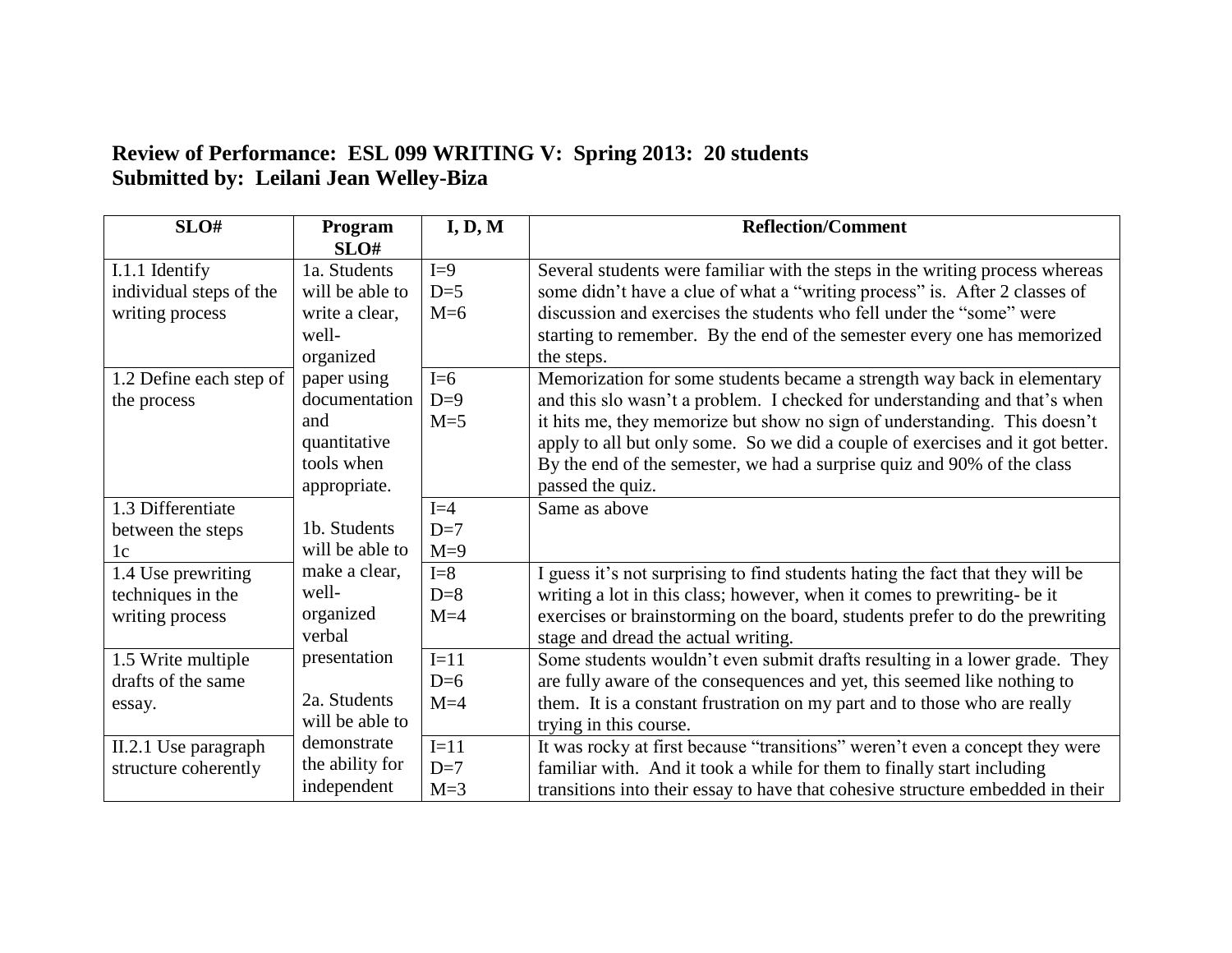|                          | thought and   |        | essays.                                                                         |
|--------------------------|---------------|--------|---------------------------------------------------------------------------------|
| 2.2 Relate supporting    | expression    | $I=11$ | For most of the students in both my classes, understanding what their topic     |
| details to topic         |               | $D=8$  | is about require a lot of effort on my part. Their introduction would be        |
| sentence                 |               | $M=2$  | talking about a certain topic and their details in the supporting paragraphs    |
|                          |               |        | would be off topic. It got better after tackling this problem individually with |
|                          |               |        | my students.                                                                    |
| 2.3 Use organizational   |               | $I=11$ | Those who got off with a "C" average were still struggling with this slo. I     |
| patterns (e.g., spatial, |               | $D=6$  | gave them a "C" because I can see the effort they put in.                       |
| chronological, order of  |               | $M=4$  |                                                                                 |
| importance)              |               |        |                                                                                 |
| 2.4 Express ideas        |               | $I=11$ | This still needs work. Although, some students did this with flying colors,     |
| coherently               |               | $D=6$  | there were still a whole lot who were lagging behind.                           |
|                          |               | $M=4$  |                                                                                 |
| III.3.1 Use essay        | (The three    | $I=11$ | It took us the whole semester and 5 essays to finally get this down.            |
| structure                | plo's stated  | $D=6$  |                                                                                 |
|                          | above         | $M=4$  |                                                                                 |
| 3.2 Relate ideas to      | matched all   | $I=12$ | Same as above                                                                   |
| thesis statement         | the slo's for | $D=6$  |                                                                                 |
|                          | this course.) | $M=3$  |                                                                                 |
| IV.4.1 Develop a         |               | $I=7$  | In my short quiz at the end of the semester I asked them to name the 5          |
| knowledge of different   |               | $D=8$  | rhetorical patterns that they covered and most of them did very well.           |
| rhetorical patterns.     |               | $M=5$  |                                                                                 |
| V.5.1 Identify           |               | $I=7$  | Grammar is still a major issue. Some students have major grammar                |
| grammatical errors       |               | $D=9$  | problems that sometimes impaired their expressions of their ideas. I find       |
|                          |               | $M=4$  | individual one on one time really helps with this.                              |
| 5.2 Correct              |               | $I=7$  | Same as above                                                                   |
| grammatical errors       |               | $D=9$  |                                                                                 |
|                          |               | $M=4$  |                                                                                 |
| 5.3 Supply correct       |               | $I=12$ | Same as above                                                                   |
| grammatical form.        |               | $D=5$  |                                                                                 |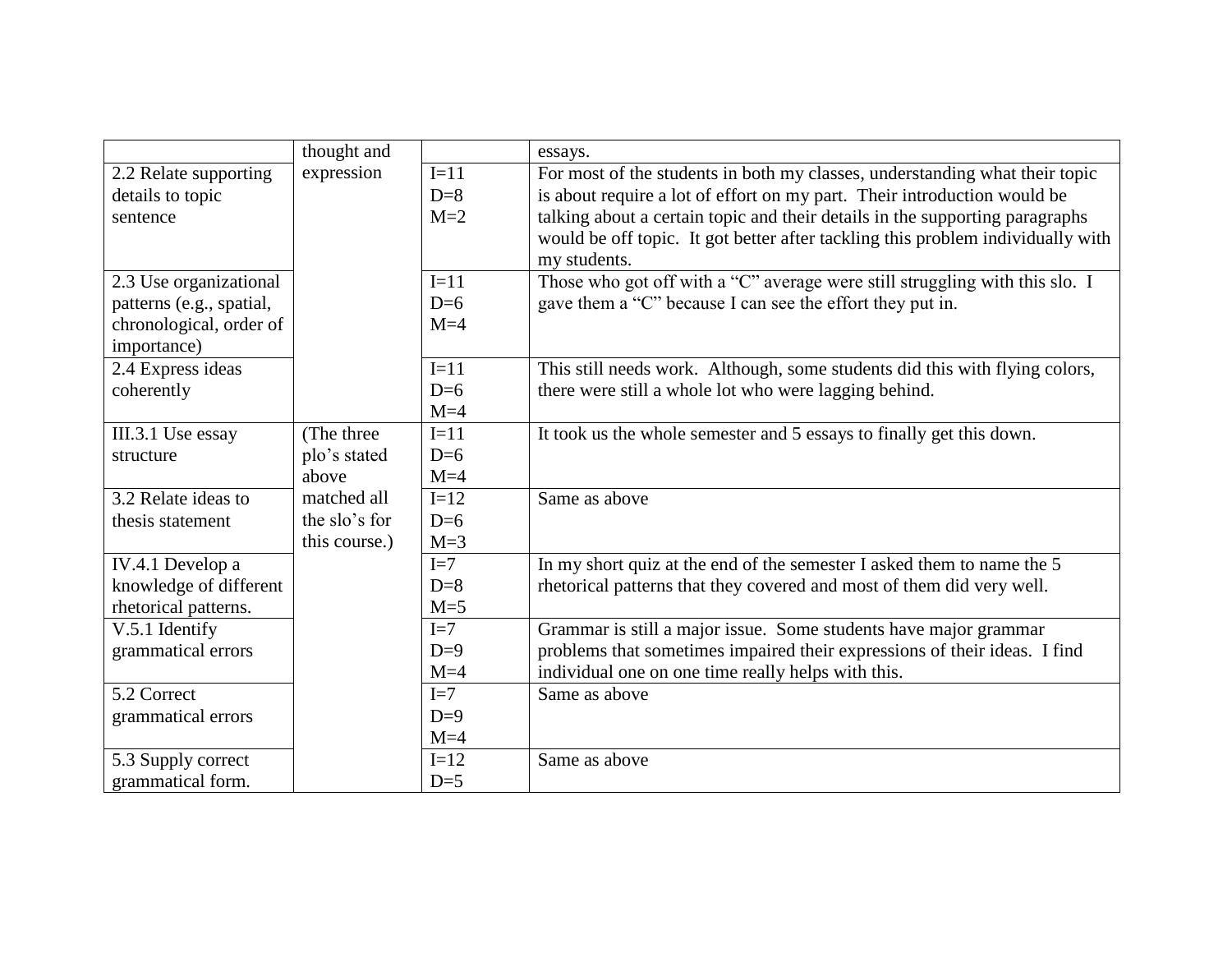|                       | $M=3$  |                                                                           |
|-----------------------|--------|---------------------------------------------------------------------------|
| 5.4 Edit own work for | $I=12$ | When checklists are given for guidance, students usually do this well but |
| grammatical errors.   | $D=5$  | when they don't have checklists in front of them, they either just submit |
|                       | $M=3$  | their work with wrong answers or just not submit at all.                  |

**Additional observations:** So far, I like how technology is integrated into every chapter for this course. It gives the students a sense of other resources that they can rely on instead of always relying on encyclopedias, newspapers and magazines. However, the textbook is now outdated. It would be nice to get an updated version of the current textbook or a new one.

**Special comments:** Students were graded based on their Participation (attendance, participation in discussion and etc.), Journal, their submitted and in-Class writing assignments which are mostly essays and finally, their exit interview. Almost all of the criterias are 50 points except their journal which was submitted during the last week of instructions. Almost all their writing assignments included if not all then some of the slos above. The following is the breakdown of the number of students who receive an A, B, C, D, and F. The number who failed this course was due to excessive number of absences. Even when I give out make ups, they still receive an F by the end of the semester there where a total of 20 students were registered - 2 ended up withdrawing after midterm, 3 disappeared because of excessive absences. The following is the breakdown of # of students receiving each grade.

 $A - 2$  $B - 2$  $C - 4$  $D - 3$  $F - 5$  $W - 2$ 

**Recommendations:** I learned this new technique when I was working for Peace Corps. This technique helped me as a teacher to assess my students' learning on a daily basis. In that, it also assesses my teaching methods and for me to be able to see what I'm doing right and what needs improvement. Usually I do this during the last 10 minutes of the class, when time permits, I ask two questions about what was done and/or discussed in class (usually general questions) and students were suppose to answer them with 100% accuracy. Since it's a 100% accuracy, students are very much attentive in class and this was their exit pass, hence the name of the activity. With this done, I now have an idea of who has and hasn't learned the lesson taught.